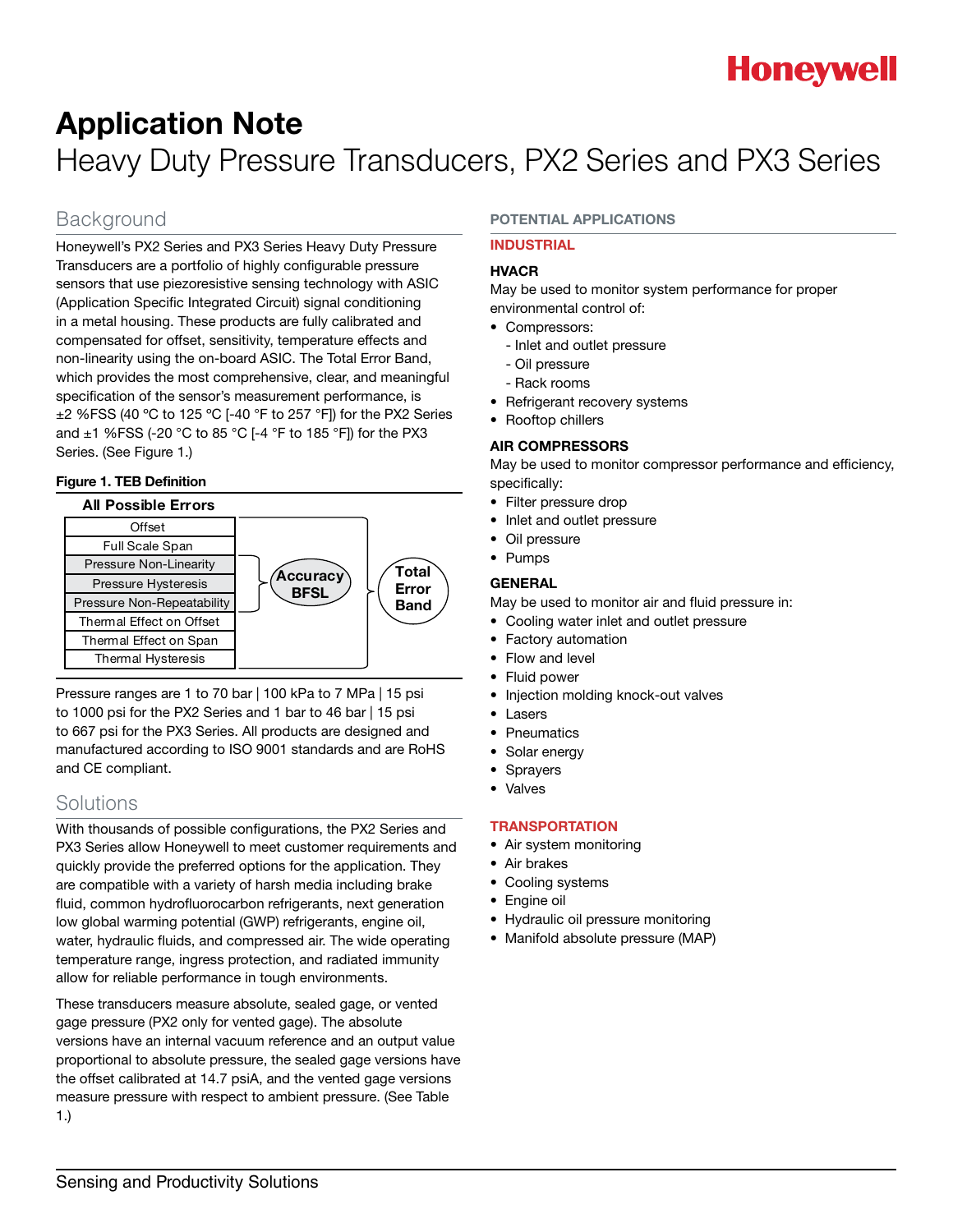# Application Note

## Heavy Duty Pressure Transducers, PX2 Series and PX3 Series

Table 1: PX2 Series and PX3 Series Comparison

| <b>Characteristic</b>                                         | <b>PX2 Series</b>                                                                                                                                                                                                                                                                                                                 | <b>PX3 Series</b>                                                                                                                           | <b>Comments</b>                                                                                                                                                                                                                                                     |
|---------------------------------------------------------------|-----------------------------------------------------------------------------------------------------------------------------------------------------------------------------------------------------------------------------------------------------------------------------------------------------------------------------------|---------------------------------------------------------------------------------------------------------------------------------------------|---------------------------------------------------------------------------------------------------------------------------------------------------------------------------------------------------------------------------------------------------------------------|
| Operating,<br>compensated,<br>storage<br>temperature<br>range | -40 °C to 125 °C [-40 °F to 257 °F]                                                                                                                                                                                                                                                                                               |                                                                                                                                             | PX2 and PX3 have<br>the same broad<br>temperature range                                                                                                                                                                                                             |
| <b>Total Error</b><br>Band                                    | • $\pm$ 2 %FSS from -40 °C to 125 °C<br>[-40 °F to 257 °F]                                                                                                                                                                                                                                                                        | • $\pm$ 1 %FSS from -20 °C to 85 °C<br>[-4 °F to 185 °F] (optimal)<br>• $\pm 2$ %FSS below -20 °C [<-4 °F]<br>and above 85 °C [185 °F]      | PX3's smaller error<br>permits systems to run<br>more efficiently; energy<br>efficiency minimizes<br>energy costs                                                                                                                                                   |
| Pressure range                                                | • 1 bar to 70 bar<br>• 15 psi to 1000 psi<br>• 100 kPa to 7 MPa                                                                                                                                                                                                                                                                   | • 1 bar to 46 bar<br>• 15 psi to 667 psi                                                                                                    | PX2's wide pressure<br>range and more<br>pressure reference<br>options accommodate<br>diverse applications                                                                                                                                                          |
| Pressure<br>reference                                         | • absolute<br>• sealed gage<br>• vented gage                                                                                                                                                                                                                                                                                      | • absolute<br>· sealed gage                                                                                                                 |                                                                                                                                                                                                                                                                     |
| Port material                                                 | stainless steel 304                                                                                                                                                                                                                                                                                                               | brass C36000 (Pb content: 3.7% max.)                                                                                                        | PX3 has a brass                                                                                                                                                                                                                                                     |
| Pressure<br>port type                                         | • 7/16-20 UNF 1/4 in 45° Flare Female<br>Schrader<br>• 7/16-20 UNF 45° Flare Male<br>$\bullet$ 7/16-20 UNF 37 $^{\circ}$ Flare Male<br>$\bullet$ G1/4<br>$\bullet$ G1/8<br>• $M12 \times 1.5$<br>$• 1/4-18 NPT$<br>$\bullet$ 1/8-27 NPT<br>$• 9/16 - 18$ UNF<br>• 7/16-20 UNF                                                     | • $7/16$ -20 UNF 1/4 in 45 $^{\circ}$ Flare Female<br>Schrader<br>$\bullet$ G1/4<br>$\bullet$ M12 x 1.5<br>$• 1/4-18$ NPT<br>$• 1/8-27$ NPT | pressure port for price-<br>sensitive applications;<br>PX2's many common<br>pressure port and<br>electrical connector<br>types provide flexibility<br>to accommodate<br>application and regional<br>diversity<br>(See product datasheet<br>for latest pressure port |
| Electrical<br>connector type                                  | • Metri-Pack 150 (UL 94 HB or V-0)<br>• Micro M12<br>$\bullet$ DIN<br>• Deutsch<br>• cable harness (1 m, 2 m, 3 m, or 5 m)                                                                                                                                                                                                        | • Metri-Pack 150<br>(more options coming soon)                                                                                              | and electrical connector<br>offerings.)                                                                                                                                                                                                                             |
| Output transfer<br>function                                   | • ratiometric 5.0 V: 10 %Vs to 90 %Vs<br>• ratiometric 5.0 V: 5 %Vs to 95 %Vs<br>• ratiometric 3.3 V: 10 %Vs to 90 %Vs<br>• ratiometric 3.3 V: 5 %Vs to 95 %Vs<br>• regulated: 1 Vdc to 6 Vdc<br>• regulated: 0.25 Vdc to 10.25 Vdc<br>• regulated: 0.5 Vdc to 4.5 Vdc<br>• regulated: 1 Vdc to 5 Vdc<br>• current: 4 mA to 20 mA | • ratiometric: 0.5 Vdc to 4.5 Vdc<br>(4 mA to 20 mA coming soon)                                                                            | PX2's wide range<br>of output transfer<br>functions facilitates<br>system integration; 3.3<br>Vdc low power option                                                                                                                                                  |
| <b>EMC</b><br>(Radiated<br>Immunity)                          | 100 V/m per ISO 11452-2                                                                                                                                                                                                                                                                                                           | 200 V/m per ISO 11452-2                                                                                                                     | PX3's high radiated<br>immunity provides<br>durable signal output<br>near wireless signals<br>and antennas                                                                                                                                                          |